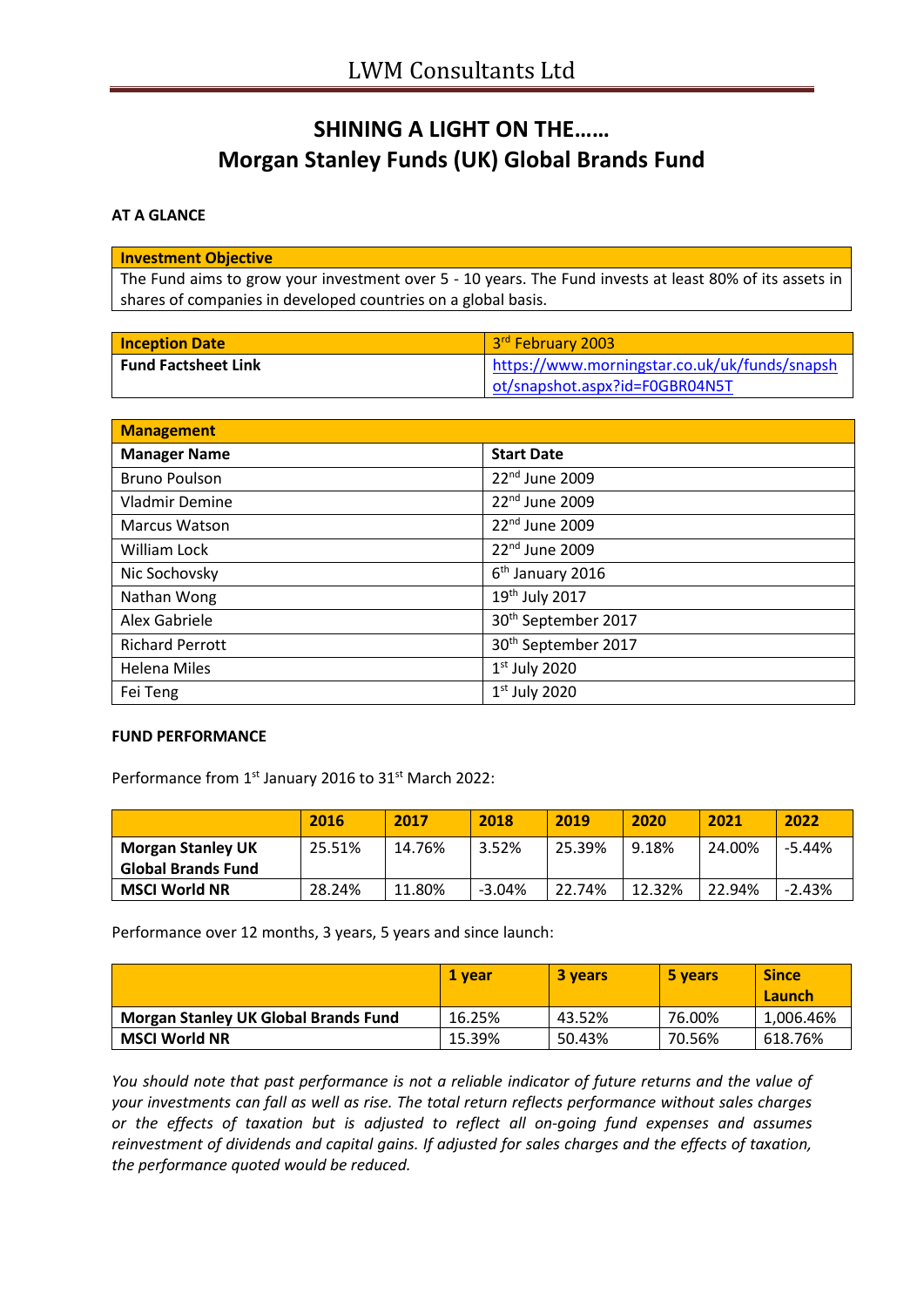| <b>Tracking</b><br><b>Error</b> | <b>Information   Active</b><br><b>Ratio</b> | <b>Share</b> | <b>Upside</b><br><b>Capture</b><br><b>Ratio</b> | Downside<br>Capture<br><b>Ratio</b> | <b>Batting</b><br><b>Average</b> | <b>Beta</b> | <b>Alpha</b> | <b>Equity Style</b> |
|---------------------------------|---------------------------------------------|--------------|-------------------------------------------------|-------------------------------------|----------------------------------|-------------|--------------|---------------------|
| 8.82                            | $-0.20$                                     | 90.30        | 82.32                                           | 69.66                               | 41.67                            | 0.74        | 2.74         | Blend/Large         |

| <b>Volatility Measurements</b> |        |
|--------------------------------|--------|
| 3-Yr Std Dev (volatility)      | 12.74% |
| 3-Yr Mean Return (average)     | 12.84% |

| <b>Investment Style Details</b> |                          |  |  |
|---------------------------------|--------------------------|--|--|
| Giant                           | $\overline{\phantom{0}}$ |  |  |
| Large                           | $\overline{\phantom{0}}$ |  |  |
| Medium                          | $\overline{\phantom{0}}$ |  |  |
| Small                           | $\overline{\phantom{0}}$ |  |  |
| Micro                           | $\overline{\phantom{0}}$ |  |  |

| Top 5 Holdings - 32 Equity Holdings |                           |       |
|-------------------------------------|---------------------------|-------|
| Microsoft Corp                      | Technology                | 9.36% |
| Philip Morris International Inc     | <b>Consumer Defensive</b> | 8.10% |
| <b>Reckitt Benckiser Group PLC</b>  | <b>Consumer Defensive</b> | 6.25% |
| Visa Inc Class A                    | <b>Financial Services</b> | 5.73% |
| Danaher Corp                        | Healthcare                | 5.09% |

| <b>Top 5 Sectors</b>      |        |  |  |
|---------------------------|--------|--|--|
| <b>Consumer Defensive</b> | 27.72% |  |  |
| Healthcare                | 23.74% |  |  |
| Technology                | 22.25% |  |  |
| <b>Financial Services</b> | 11.04% |  |  |
| Industrials               | 9.03%  |  |  |

| <b>Top Regions</b> |        |  |
|--------------------|--------|--|
| United States      | 78.13% |  |
| Eurozone           | 13.02% |  |
| United Kingdom     | 8.85%  |  |

## **UPDATE….**

We have reviewed this fund several times. It is guided by two rules:

Rule 1: Don't lose money Rule 2: Don't forget RULE 1

The team strive to avoid the permanent destruction of capital.

It is about investing in the very best companies that can compound over time. This may seem a dull strategy, but it is the type of strategy that is good during periods of uncertainty. These types of companies have strong balance sheets, pricing power, recuring revenues, resilient earnings, and reasonable relative valuations.